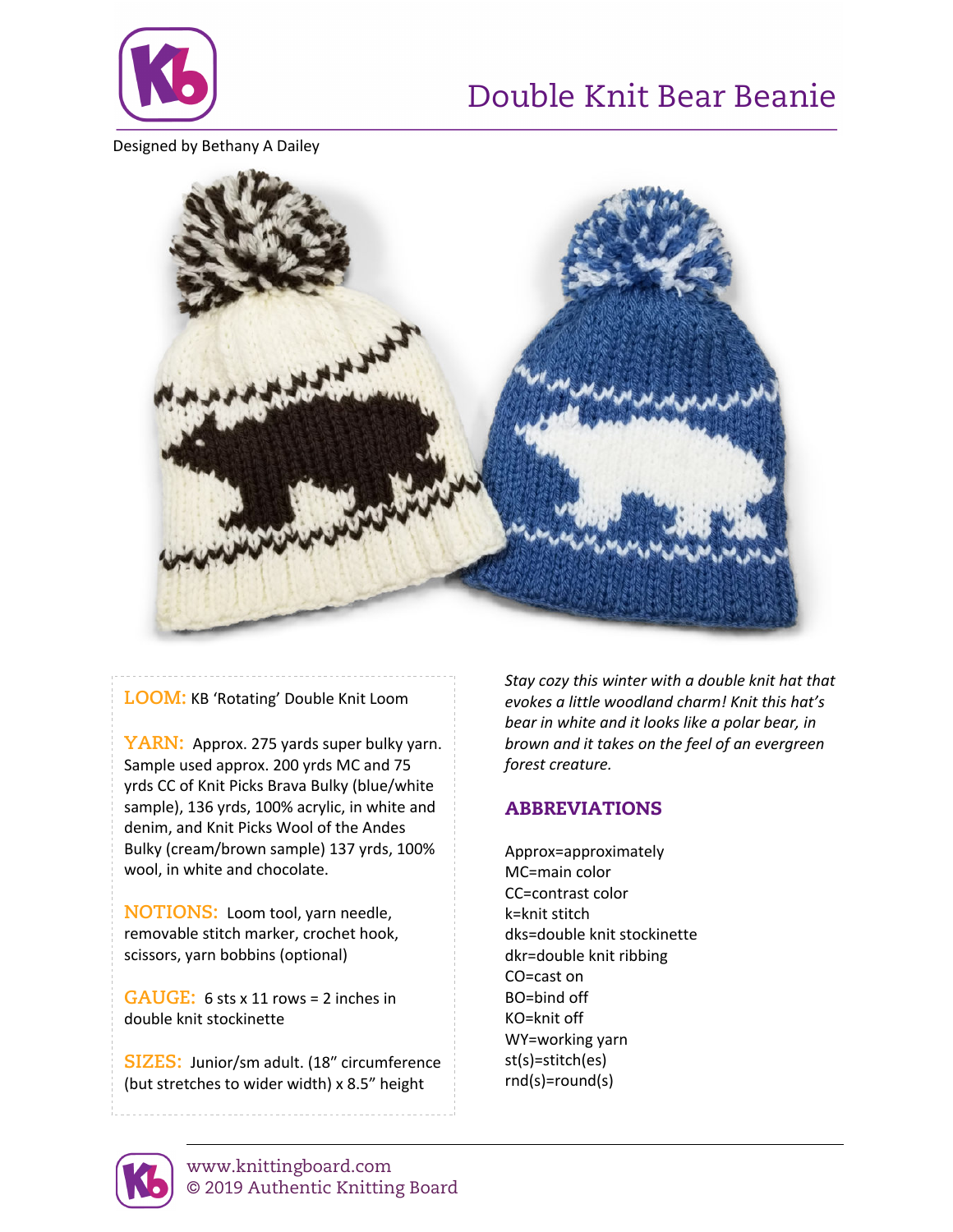

# Double Knit Bear Beanie

One strand held throughout.

It might be helpful to use masking tape around the outside of the loom to temporarily number the pegs so that the colorwork chart can be more easily followed.

In the colorwork chart, there are color sections that are separated by more than one stitch during the course of a row. In these instances, it is recommended to use a separate yarn ball to switch colors. This helps the colorwork stand out with the most clarity. Small little balls can be wound from the main skeins, or by using some sort of yarn bobbin for ease of use. There will be need for 2 extra little balls of each color during the working of the chart, plus both skeins of MC and 1 of CC.

The samples were cast on in a counterclockwise direction, but the colorwork chart's stitches

were still followed from right to left. This resulted in a mirror image of the bear pattern. If an exact replica of the chart is desired, simply cast on going in a clockwise direction and follow the chart from right to left.

For Instructions on how to create the Double Knit Ribbing and Stockinette Stitches on the Rotating Double Knit Loom, see the following tutorial:

http://blog.knittingboard.com/archives/8174